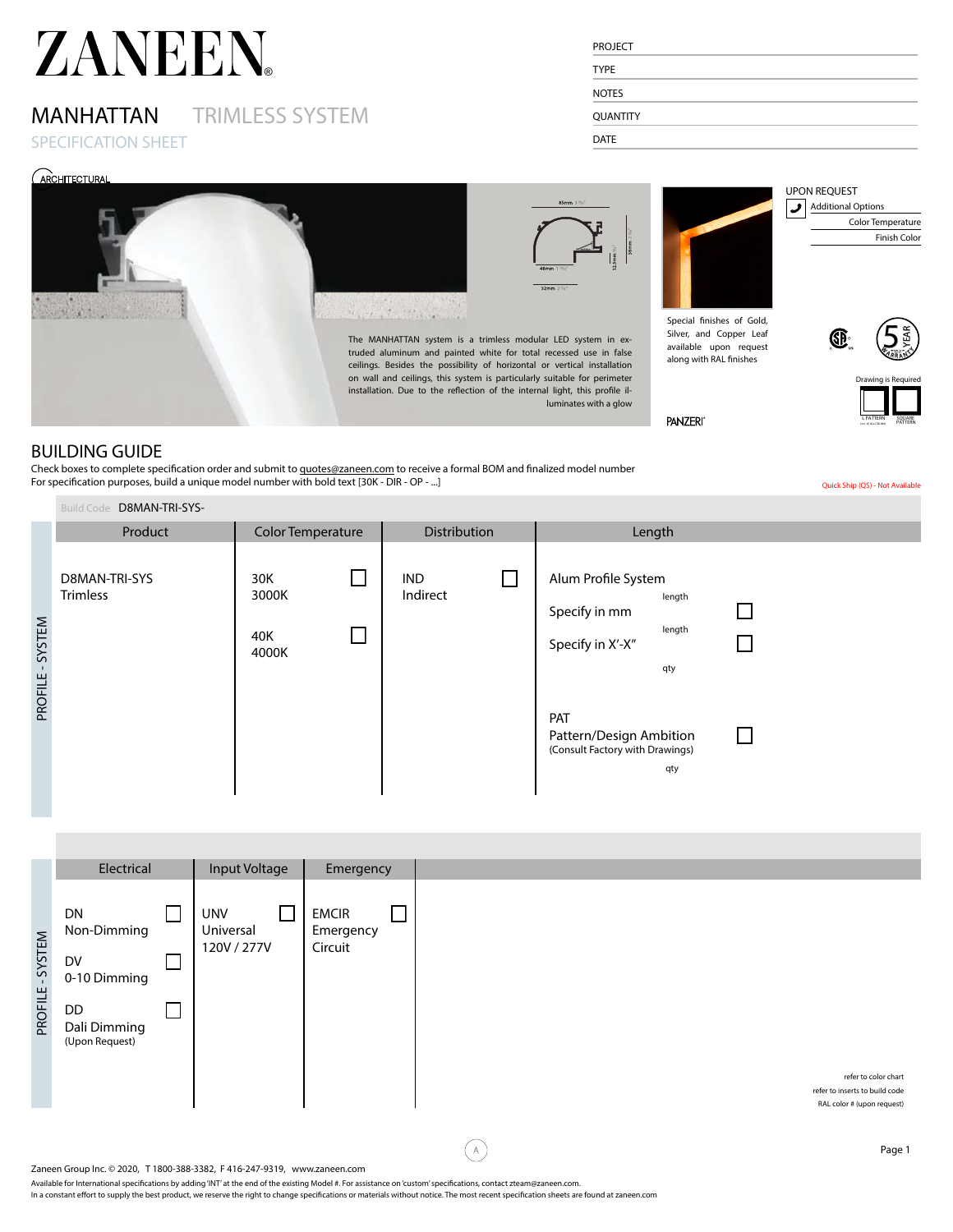## MANHATTAN TRIMLESS SYSTEM

SPECIFICATION SHEET

| <b>PROJECT</b>  |  |  |  |
|-----------------|--|--|--|
| <b>TYPE</b>     |  |  |  |
| <b>NOTES</b>    |  |  |  |
| <b>QUANTITY</b> |  |  |  |
| <b>DATE</b>     |  |  |  |

|                       | Build Code D86442                                                                                                                                                                                                                                                                                                                                               |  |                                                            |                                                                                                                                                                                                                                                                                                                                                                                                                                                                                 |                                                                           |  |                  |                              |                                             |  | qty |        |
|-----------------------|-----------------------------------------------------------------------------------------------------------------------------------------------------------------------------------------------------------------------------------------------------------------------------------------------------------------------------------------------------------------|--|------------------------------------------------------------|---------------------------------------------------------------------------------------------------------------------------------------------------------------------------------------------------------------------------------------------------------------------------------------------------------------------------------------------------------------------------------------------------------------------------------------------------------------------------------|---------------------------------------------------------------------------|--|------------------|------------------------------|---------------------------------------------|--|-----|--------|
|                       |                                                                                                                                                                                                                                                                                                                                                                 |  |                                                            | $\overline{\phantom{a}}$ $\overline{\phantom{a}}$ $\overline{\phantom{a}}$ $\overline{\phantom{a}}$ $\overline{\phantom{a}}$ $\overline{\phantom{a}}$ $\overline{\phantom{a}}$ $\overline{\phantom{a}}$ $\overline{\phantom{a}}$ $\overline{\phantom{a}}$ $\overline{\phantom{a}}$ $\overline{\phantom{a}}$ $\overline{\phantom{a}}$ $\overline{\phantom{a}}$ $\overline{\phantom{a}}$ $\overline{\phantom{a}}$ $\overline{\phantom{a}}$ $\overline{\phantom{a}}$ $\overline{\$ |                                                                           |  | mm               | Dimension<br>mm <sup>2</sup> | Required Nr. of<br><b>Brackets / Plates</b> |  |     |        |
| ALUMINUM PROFILE 420  |                                                                                                                                                                                                                                                                                                                                                                 |  | 56mm $2\,%$                                                |                                                                                                                                                                                                                                                                                                                                                                                                                                                                                 | 420mm 16 %                                                                |  | L:420<br>W: 85   | H:56                         | $\overline{2}$                              |  |     |        |
|                       | Build Code D86443                                                                                                                                                                                                                                                                                                                                               |  |                                                            |                                                                                                                                                                                                                                                                                                                                                                                                                                                                                 |                                                                           |  |                  |                              |                                             |  | qty |        |
|                       |                                                                                                                                                                                                                                                                                                                                                                 |  |                                                            | $\overline{\phantom{a}}$ $\overline{\phantom{a}}$ $\overline{\phantom{a}}$ $\overline{\phantom{a}}$ $\overline{\phantom{a}}$ $\overline{\phantom{a}}$ $\overline{\phantom{a}}$ $\overline{\phantom{a}}$ $\overline{\phantom{a}}$ $\overline{\phantom{a}}$ $\overline{\phantom{a}}$ $\overline{\phantom{a}}$ $\overline{\phantom{a}}$ $\overline{\phantom{a}}$ $\overline{\phantom{a}}$ $\overline{\phantom{a}}$ $\overline{\phantom{a}}$ $\overline{\phantom{a}}$ $\overline{\$ | $\frac{1}{12.5 \text{ max}}$                                              |  | mm               | Dimension<br>mm <sup>2</sup> | Required Nr. of<br><b>Brackets / Plates</b> |  |     |        |
| ALUMINUM PROFILE 920  |                                                                                                                                                                                                                                                                                                                                                                 |  | 56mm $2\,\%^o$                                             | <b>CONTROLLATION REPORTER</b>                                                                                                                                                                                                                                                                                                                                                                                                                                                   |                                                                           |  | L: 920<br>W: 85  | H: 56                        | $\overline{2}$                              |  |     |        |
|                       | Build Code D86444                                                                                                                                                                                                                                                                                                                                               |  |                                                            |                                                                                                                                                                                                                                                                                                                                                                                                                                                                                 |                                                                           |  |                  |                              |                                             |  | qty |        |
|                       |                                                                                                                                                                                                                                                                                                                                                                 |  |                                                            | $\overline{\phantom{a}}$ $\overline{\phantom{a}}$ $\overline{\phantom{a}}$ $\overline{\phantom{a}}$ $\overline{\phantom{a}}$ $\overline{\phantom{a}}$ $\overline{\phantom{a}}$ $\overline{\phantom{a}}$ $\overline{\phantom{a}}$ $\overline{\phantom{a}}$ $\overline{\phantom{a}}$ $\overline{\phantom{a}}$ $\overline{\phantom{a}}$ $\overline{\phantom{a}}$ $\overline{\phantom{a}}$ $\overline{\phantom{a}}$ $\overline{\phantom{a}}$ $\overline{\phantom{a}}$ $\overline{\$ | $\frac{1}{12.5 \text{ max}}$                                              |  | mm               | Dimension<br>mm <sup>2</sup> | Required Nr. of<br>Brackets / Plates        |  |     |        |
| ALUMINUM PROFILE 1920 |                                                                                                                                                                                                                                                                                                                                                                 |  | 56mm $2\frac{y}{x}$                                        | <u>J</u>                                                                                                                                                                                                                                                                                                                                                                                                                                                                        | 1920mm 75%                                                                |  | L: 1920<br>W: 85 | H: 56                        | 3                                           |  |     |        |
|                       | Build Code D86445                                                                                                                                                                                                                                                                                                                                               |  |                                                            |                                                                                                                                                                                                                                                                                                                                                                                                                                                                                 |                                                                           |  |                  |                              |                                             |  | qty |        |
|                       |                                                                                                                                                                                                                                                                                                                                                                 |  |                                                            | $\overline{\phantom{a}}$ $\overline{\phantom{a}}$ $\overline{\phantom{a}}$ $\overline{\phantom{a}}$ $\overline{\phantom{a}}$ $\overline{\phantom{a}}$ $\overline{\phantom{a}}$ $\overline{\phantom{a}}$ $\overline{\phantom{a}}$ $\overline{\phantom{a}}$ $\overline{\phantom{a}}$ $\overline{\phantom{a}}$ $\overline{\phantom{a}}$ $\overline{\phantom{a}}$ $\overline{\phantom{a}}$ $\overline{\phantom{a}}$ $\overline{\phantom{a}}$ $\overline{\phantom{a}}$ $\overline{\$ | $\frac{1}{12.5 \text{ max}}$                                              |  | $\mathsf{mm}$    | Dimension<br>mm <sup>2</sup> | Required Nr. of<br>Brackets / Plates        |  |     |        |
| ALUMINUM PROFILE 2920 |                                                                                                                                                                                                                                                                                                                                                                 |  |                                                            | $\frac{1}{2}$                                                                                                                                                                                                                                                                                                                                                                                                                                                                   | 2920mm 115"                                                               |  | L: 2920<br>W: 85 | H: 56                        | $\overline{4}$                              |  |     |        |
|                       | Build Code D86447                                                                                                                                                                                                                                                                                                                                               |  |                                                            |                                                                                                                                                                                                                                                                                                                                                                                                                                                                                 |                                                                           |  |                  |                              |                                             |  | qty |        |
|                       |                                                                                                                                                                                                                                                                                                                                                                 |  | $\overline{Z}$ $\frac{1}{56}$ $\frac{1}{12.5 \text{ max}}$ |                                                                                                                                                                                                                                                                                                                                                                                                                                                                                 |                                                                           |  | mm               | Dimension<br>mm <sup>2</sup> |                                             |  |     |        |
| LEFT TURN 90° ANGLE   |                                                                                                                                                                                                                                                                                                                                                                 |  |                                                            |                                                                                                                                                                                                                                                                                                                                                                                                                                                                                 | 110mm                                                                     |  | L: 110<br>W: 110 | H: 56                        |                                             |  |     |        |
|                       |                                                                                                                                                                                                                                                                                                                                                                 |  |                                                            |                                                                                                                                                                                                                                                                                                                                                                                                                                                                                 |                                                                           |  | А                |                              |                                             |  |     | Page 2 |
|                       |                                                                                                                                                                                                                                                                                                                                                                 |  |                                                            |                                                                                                                                                                                                                                                                                                                                                                                                                                                                                 | Zaneen Group Inc. © 2020, T 1800-388-3382, F 416-247-9319, www.zaneen.com |  |                  |                              |                                             |  |     |        |
|                       | Available for International specifications by adding 'INT' at the end of the existing Model #. For assistance on 'custom' specifications, contact zteam@zaneen.com.<br>In a constant effort to supply the best product, we reserve the right to change specifications or materials without notice. The most recent specification sheets are found at zaneen.com |  |                                                            |                                                                                                                                                                                                                                                                                                                                                                                                                                                                                 |                                                                           |  |                  |                              |                                             |  |     |        |

|                       | $\frac{1}{56}$<br>$12.\overline{5 \text{ max}}$<br>$1925 \times 58$ | Dimension<br>mm  | mm <sup>2</sup> | Required Nr. of<br>Brackets / Plates |  |
|-----------------------|---------------------------------------------------------------------|------------------|-----------------|--------------------------------------|--|
| ALUMINUM PROFILE 1920 |                                                                     | L: 1920<br>W: 85 | H: 56           |                                      |  |

|                          | D86445<br><b>Build Code</b> |                                                           |                  |                 |                                      | qty |
|--------------------------|-----------------------------|-----------------------------------------------------------|------------------|-----------------|--------------------------------------|-----|
|                          |                             | $\overline{\phantom{a}}$<br>$12.\overline{5 \text{ max}}$ | Dimension<br>mm  | mm <sup>2</sup> | Required Nr. of<br>Brackets / Plates |     |
| UMINUM PROFILE 2920<br>₹ |                             |                                                           | L: 2920<br>W: 85 | H: 56           | 4                                    |     |

|                     | Build Code D86447          |                  |                              | qty            |
|---------------------|----------------------------|------------------|------------------------------|----------------|
|                     | 寺<br>$12.5 \,\mathrm{max}$ | mm               | Dimension<br>mm <sup>2</sup> |                |
| LEFT TURN 90° ANGLE |                            | L: 110<br>W: 110 | H: 56                        |                |
|                     |                            |                  |                              | D <sub>1</sub> |

Available for International specifications by adding 'INT' at the end of the existing Model #. For assistance on 'custom' specifications, contact zteam@zaneen.com.<br>In a constant effort to supply the best product, we reserv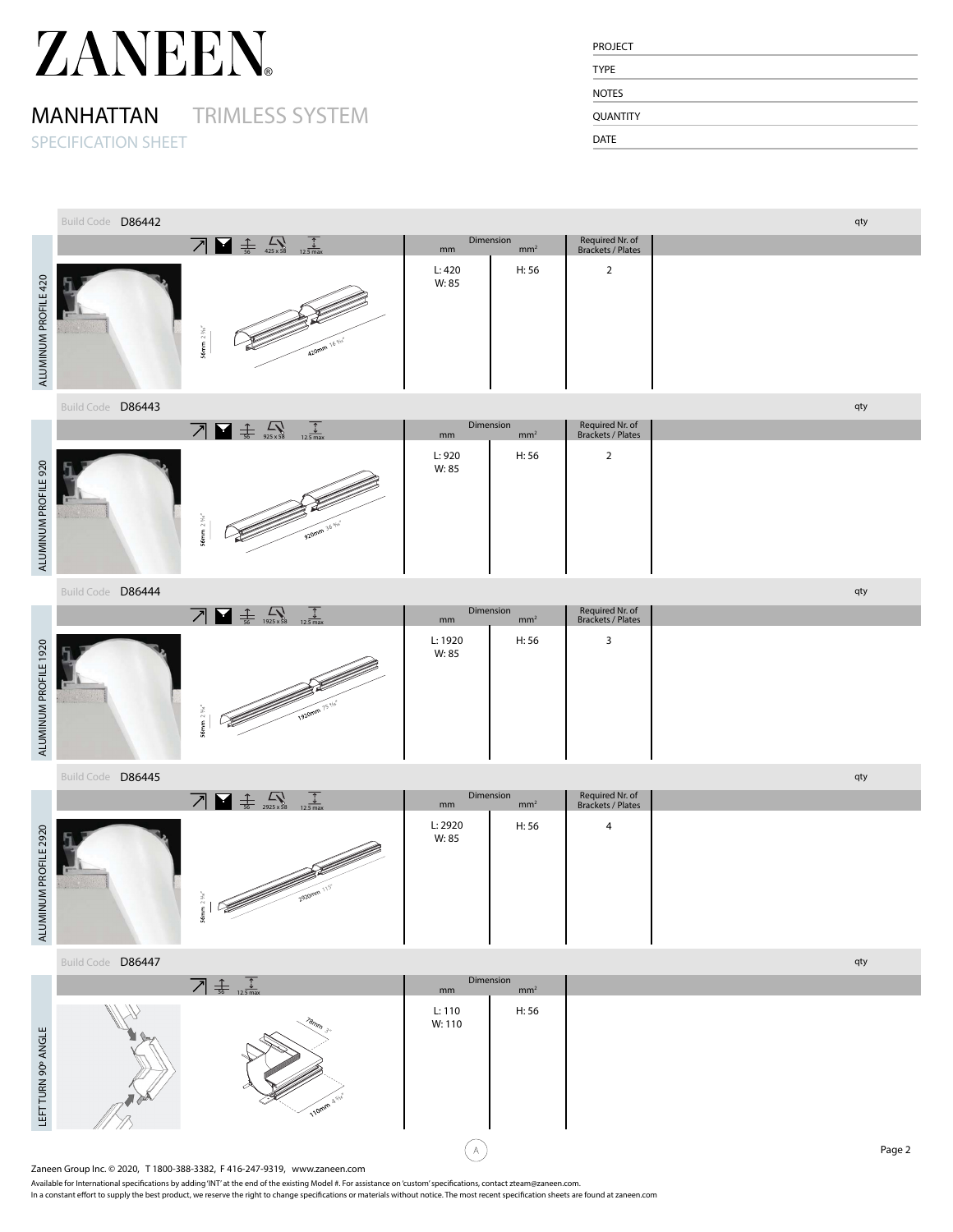### MANHATTAN TRIMLESS SYSTEM

SPECIFICATION SHEET

| <b>PROJECT</b>  |  |  |
|-----------------|--|--|
| <b>TYPE</b>     |  |  |
| <b>NOTES</b>    |  |  |
| <b>QUANTITY</b> |  |  |
| <b>DATE</b>     |  |  |

|                          | Build Code D86448 |                                                                                                                                                                                                                                                                                                                                                                 | Dimension                                     | qty    |
|--------------------------|-------------------|-----------------------------------------------------------------------------------------------------------------------------------------------------------------------------------------------------------------------------------------------------------------------------------------------------------------------------------------------------------------|-----------------------------------------------|--------|
|                          |                   | $\overline{\bigwedge}$ $\frac{1}{56}$ $\frac{1}{12.5 \text{ max}}$                                                                                                                                                                                                                                                                                              | mm <sup>2</sup><br>mm                         |        |
| RIGHT TURN 90° ANGLE     |                   | 110mm                                                                                                                                                                                                                                                                                                                                                           | H: 56<br>L: 110<br>W: 110                     |        |
|                          | Build Code D86449 |                                                                                                                                                                                                                                                                                                                                                                 |                                               | qty    |
|                          |                   | $\boxed{\phantom{1}}$ $\frac{1}{56}$ $\frac{1}{12.5}$ max                                                                                                                                                                                                                                                                                                       | Dimension<br>mm <sup>2</sup><br>mm            |        |
|                          |                   |                                                                                                                                                                                                                                                                                                                                                                 | H: 56<br>L: 110                               |        |
| INSIDER CORNER           |                   | 110mm                                                                                                                                                                                                                                                                                                                                                           | W:110                                         |        |
|                          | Build Code D86450 |                                                                                                                                                                                                                                                                                                                                                                 |                                               | qty    |
|                          |                   | $\boxed{\phantom{+}}$ $\frac{1}{56}$ $\frac{1}{12.5}$ max                                                                                                                                                                                                                                                                                                       | Dimension<br>mm <sup>2</sup><br>$\mathsf{mm}$ |        |
| CORNER CONNECTOR 90°     |                   | $\eta_{\eta_{\eta_{\eta}}}$<br>110mm 4 stvs                                                                                                                                                                                                                                                                                                                     | H: 56<br>L: 110<br>W: 110                     |        |
|                          | Build Code D86451 |                                                                                                                                                                                                                                                                                                                                                                 |                                               | qty    |
|                          |                   | 刁■ ≢                                                                                                                                                                                                                                                                                                                                                            | Dimension<br>mm                               |        |
| LINEAR COUPLER           |                   |                                                                                                                                                                                                                                                                                                                                                                 | Pair                                          |        |
|                          |                   |                                                                                                                                                                                                                                                                                                                                                                 |                                               |        |
|                          | Build Code D86452 |                                                                                                                                                                                                                                                                                                                                                                 |                                               | qty    |
|                          |                   | 기 놓                                                                                                                                                                                                                                                                                                                                                             | Dimension<br>mm                               |        |
| BRACKETS - FALSE CEILING |                   | ▓.<br>A2                                                                                                                                                                                                                                                                                                                                                        | Pair                                          |        |
|                          |                   |                                                                                                                                                                                                                                                                                                                                                                 | A                                             | Page 3 |
|                          |                   | Zaneen Group Inc. © 2020, T 1800-388-3382, F 416-247-9319, www.zaneen.com                                                                                                                                                                                                                                                                                       |                                               |        |
|                          |                   | Available for International specifications by adding 'INT' at the end of the existing Model #. For assistance on 'custom' specifications, contact zteam@zaneen.com.<br>In a constant effort to supply the best product, we reserve the right to change specifications or materials without notice. The most recent specification sheets are found at zaneen.com |                                               |        |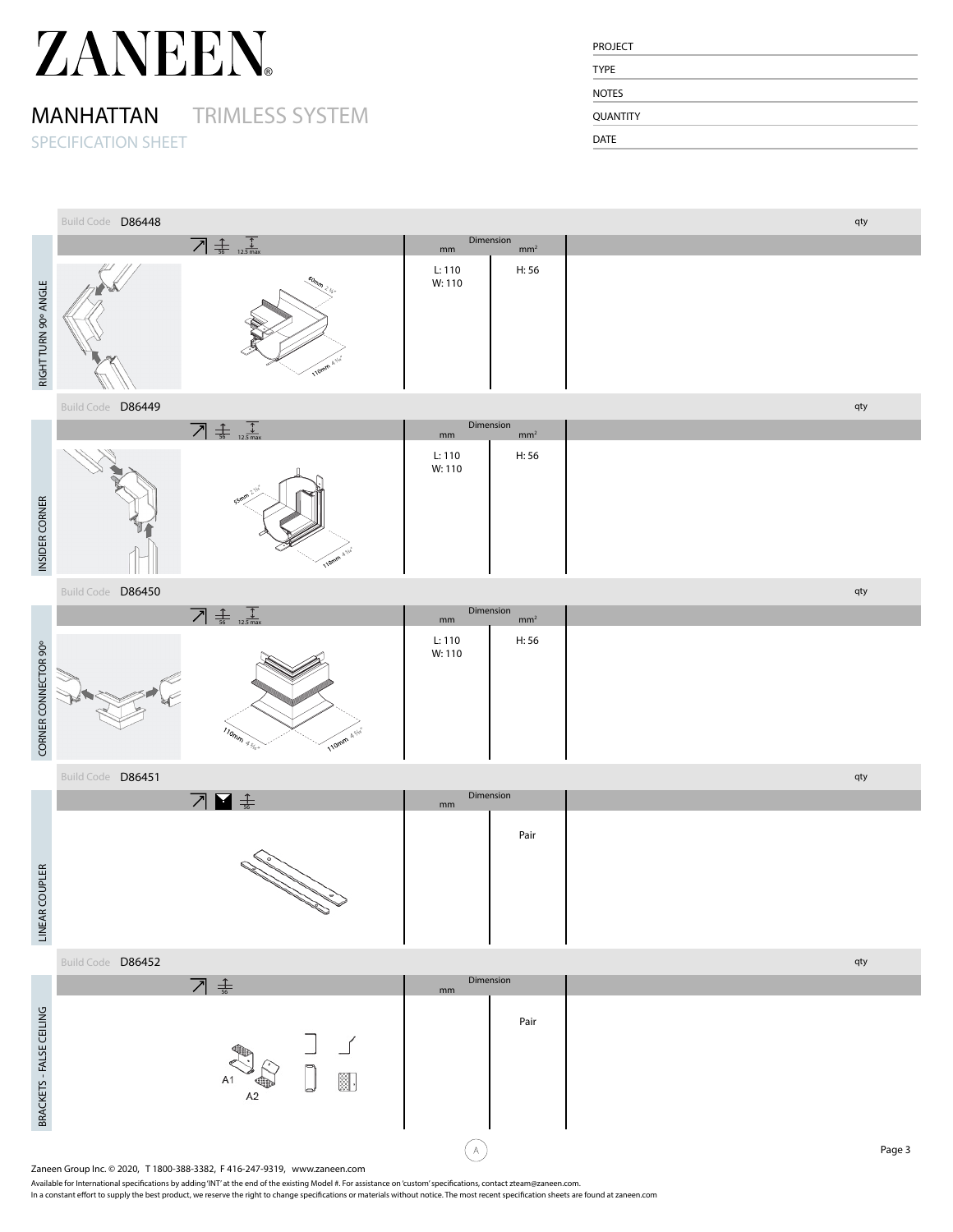### MANHATTAN TRIMLESS SYSTEM

SPECIFICATION SHEET

| <b>PROJECT</b>  |  |
|-----------------|--|
| <b>TYPE</b>     |  |
| <b>NOTES</b>    |  |
| <b>QUANTITY</b> |  |
| <b>DATE</b>     |  |

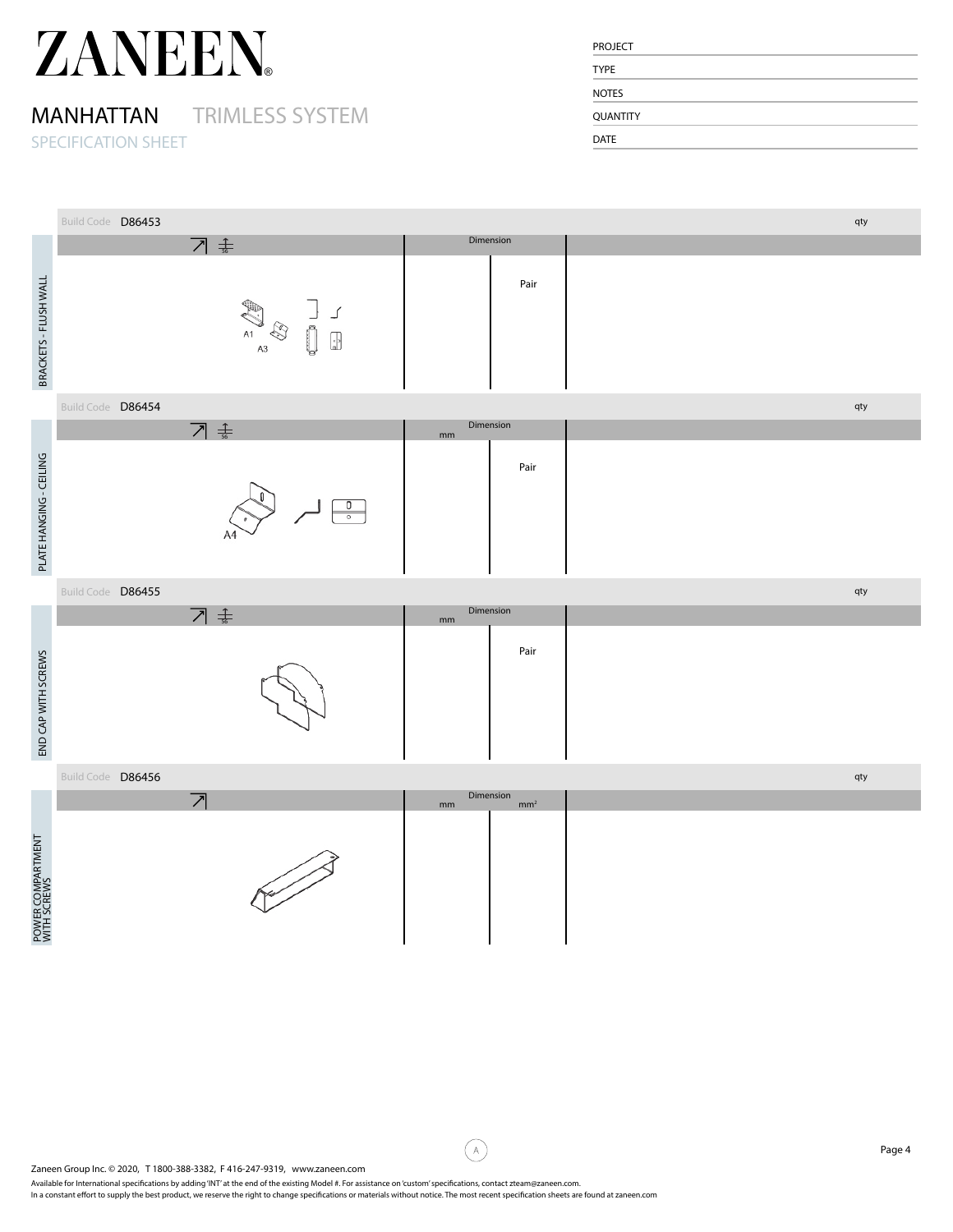## MANHATTAN TRIMLESS SYSTEM

SPECIFICATION SHEET

| <b>PROJECT</b>  |  |  |
|-----------------|--|--|
| <b>TYPE</b>     |  |  |
| <b>NOTES</b>    |  |  |
| <b>QUANTITY</b> |  |  |
| <b>DATE</b>     |  |  |

|                 | Build Code TT300024V |                                                                                                                                                                                                                                                                                                                                                                                                                                              |                               |                                     |           |                                                                                     |                                                  | qty                                                                                                                                                 |
|-----------------|----------------------|----------------------------------------------------------------------------------------------------------------------------------------------------------------------------------------------------------------------------------------------------------------------------------------------------------------------------------------------------------------------------------------------------------------------------------------------|-------------------------------|-------------------------------------|-----------|-------------------------------------------------------------------------------------|--------------------------------------------------|-----------------------------------------------------------------------------------------------------------------------------------------------------|
|                 |                      | - 고기<br>$\blacksquare$ (P20)                                                                                                                                                                                                                                                                                                                                                                                                                 | Wattage                       | <b>Delivered Lumens</b>             | CRI       | Dimming                                                                             | Color Temperature                                |                                                                                                                                                     |
| LINEAR LED ROLL |                      |                                                                                                                                                                                                                                                                                                                                                                                                                                              | 68<br>68.0W<br>6<br>6.9W / FT | 5168<br>5168lm<br>525<br>525lm / FT | 80<br>>80 | $\Box$<br>${\sf DN}$<br>Non-Dim<br>DP<br>$\Box$<br>Phase<br>DV<br>$\Box$<br>$0-10V$ | $\Box$<br>30K<br>3000K<br>$\Box$<br>40K<br>4000K | can be cut every<br>150mm (5 %") to<br>achieve customized fit<br>with the smallest inde-<br>pendent section being<br>6 LEDs (150mm)<br>Tridonic LED |
|                 |                      |                                                                                                                                                                                                                                                                                                                                                                                                                                              |                               |                                     |           |                                                                                     |                                                  |                                                                                                                                                     |
|                 |                      |                                                                                                                                                                                                                                                                                                                                                                                                                                              |                               |                                     |           |                                                                                     |                                                  |                                                                                                                                                     |
|                 |                      |                                                                                                                                                                                                                                                                                                                                                                                                                                              |                               |                                     |           |                                                                                     |                                                  |                                                                                                                                                     |
|                 |                      |                                                                                                                                                                                                                                                                                                                                                                                                                                              |                               |                                     |           |                                                                                     |                                                  |                                                                                                                                                     |
|                 |                      |                                                                                                                                                                                                                                                                                                                                                                                                                                              |                               |                                     |           |                                                                                     |                                                  |                                                                                                                                                     |
|                 |                      |                                                                                                                                                                                                                                                                                                                                                                                                                                              |                               |                                     |           |                                                                                     |                                                  |                                                                                                                                                     |
|                 |                      |                                                                                                                                                                                                                                                                                                                                                                                                                                              |                               |                                     |           |                                                                                     |                                                  |                                                                                                                                                     |
|                 |                      |                                                                                                                                                                                                                                                                                                                                                                                                                                              |                               |                                     |           |                                                                                     |                                                  |                                                                                                                                                     |
|                 |                      |                                                                                                                                                                                                                                                                                                                                                                                                                                              |                               |                                     |           |                                                                                     |                                                  |                                                                                                                                                     |
|                 |                      |                                                                                                                                                                                                                                                                                                                                                                                                                                              |                               |                                     |           |                                                                                     |                                                  |                                                                                                                                                     |
|                 |                      |                                                                                                                                                                                                                                                                                                                                                                                                                                              |                               |                                     |           |                                                                                     |                                                  |                                                                                                                                                     |
|                 |                      |                                                                                                                                                                                                                                                                                                                                                                                                                                              |                               |                                     |           |                                                                                     |                                                  |                                                                                                                                                     |
|                 |                      |                                                                                                                                                                                                                                                                                                                                                                                                                                              |                               |                                     |           |                                                                                     |                                                  |                                                                                                                                                     |
|                 |                      |                                                                                                                                                                                                                                                                                                                                                                                                                                              |                               |                                     |           |                                                                                     |                                                  |                                                                                                                                                     |
|                 |                      |                                                                                                                                                                                                                                                                                                                                                                                                                                              | $\mathbb A$                   |                                     |           |                                                                                     |                                                  | Page 5                                                                                                                                              |
|                 |                      | Zaneen Group Inc. © 2020, T 1800-388-3382, F 416-247-9319, www.zaneen.com<br>Available for International specifications by adding 'INT' at the end of the existing Model #. For assistance on 'custom' specifications, contact zteam@zaneen.com.<br>In a constant effort to supply the best product, we reserve the right to change specifications or materials without notice. The most recent specification sheets are found at zaneen.com |                               |                                     |           |                                                                                     |                                                  |                                                                                                                                                     |

Available for International specifications by adding 'INT' at the end of the existing Model #. For assistance on 'custom' specifications, contact zteam@zaneen.com.<br>In a constant effort to supply the best product, we reserv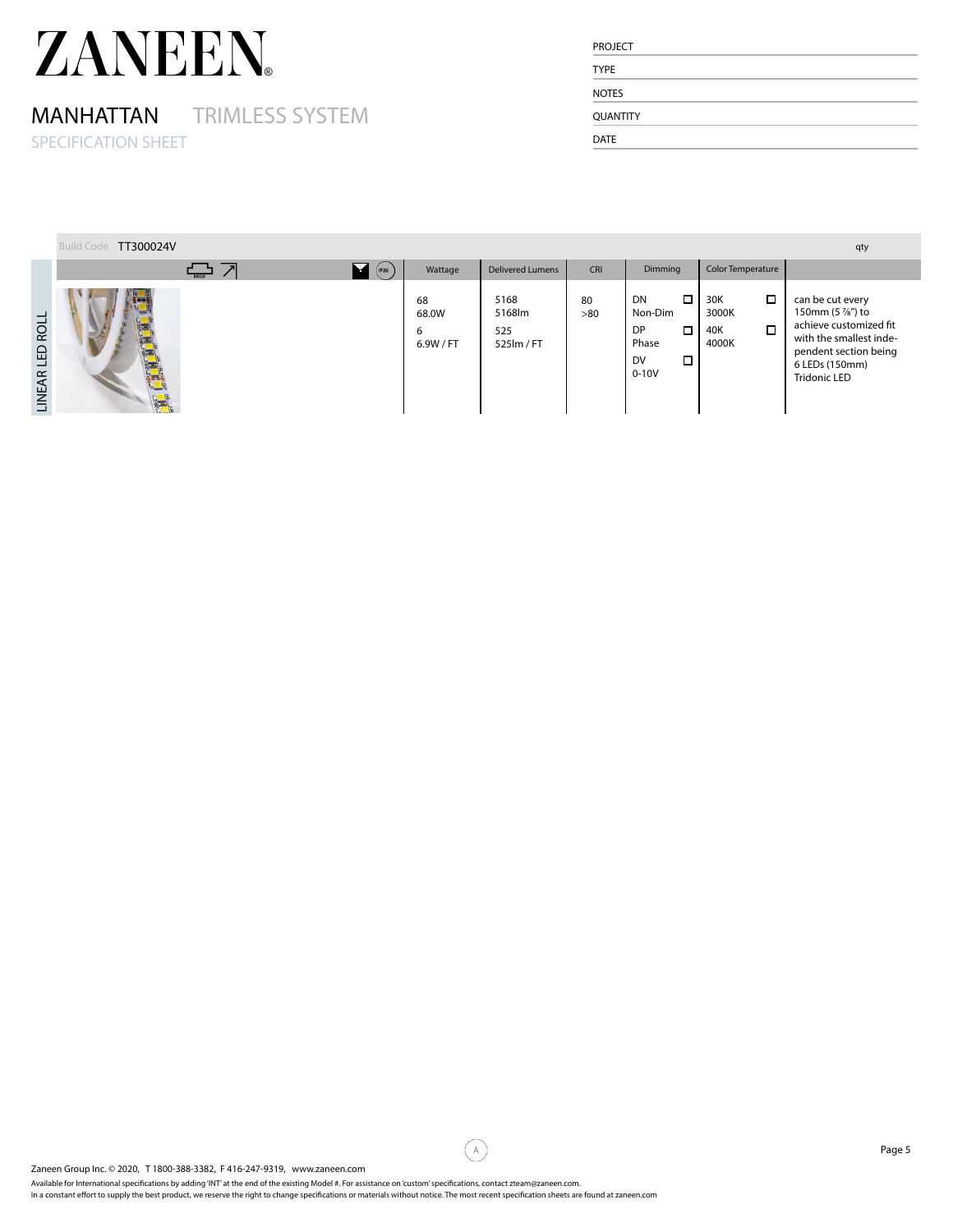MANHATTAN TRIMLESS SYSTEM SPECIFICATION SHEET

| <b>PROJECT</b>  |  |
|-----------------|--|
| <b>TYPE</b>     |  |
| <b>NOTES</b>    |  |
| <b>QUANTITY</b> |  |
| <b>DATE</b>     |  |

### FINISH COLORS



Digital: Not all screens are calibrated the same, and therefore, colors will appear differently between screens. Physical: When texture is involved, there will be variations in color, character and tone within a product series and between product families. RAL Color Upon Request



Available for International specifications by adding 'INT' at the end of the existing Model #. For assistance on 'custom' specifications, contact zteam@zaneen.com.

⊆A,`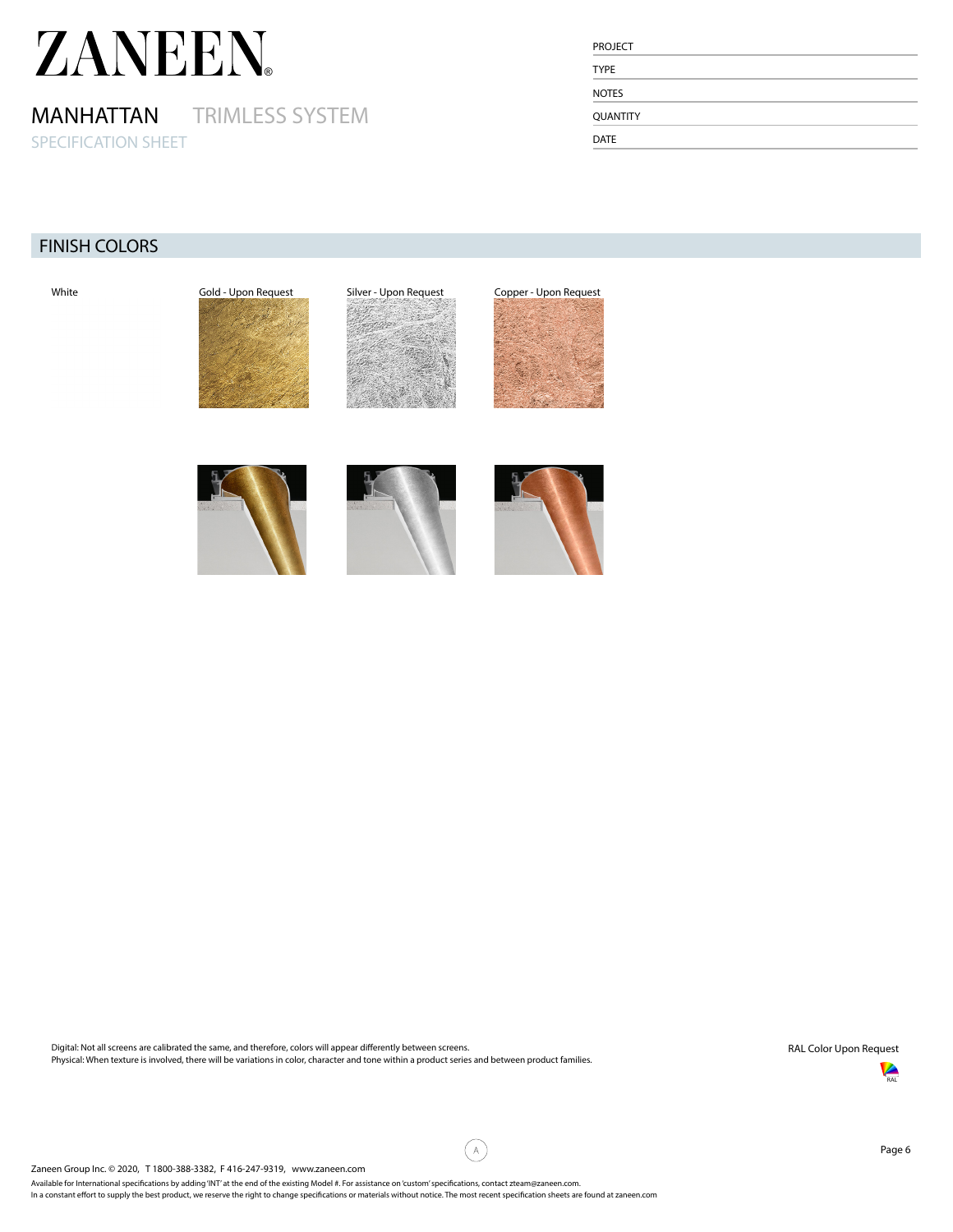### MANHATTAN TRIMLESS SYSTEM

SPECIFICATION SHEET

| <b>TYPE</b>  |  |  |
|--------------|--|--|
| <b>NOTES</b> |  |  |
| QUANTITY     |  |  |

### LEGEND

|                     | floor-mounted                                                | ▽                  | pivotable                                                       |                | special LED (upon request) RGB, RGBW, tunable, gold+, meat+, art+, fashion+                       |
|---------------------|--------------------------------------------------------------|--------------------|-----------------------------------------------------------------|----------------|---------------------------------------------------------------------------------------------------|
|                     | wall and ceiling: recessed and surface mounted               |                    | rotating                                                        |                | warm dim / natural dimming LED                                                                    |
|                     | ceiling-mounted and wall-mounted                             | ≪                  | illuminate tilted                                               | Ø              | rechargeable battery powered                                                                      |
|                     | wall-mounted                                                 |                    | color of suspension cable                                       |                | fixture with natural vivid LED (upon request)                                                     |
| y                   | omni-directional light distribution                          |                    | length of suspension cable                                      | $\frac{CR}{1}$ | color rendering index                                                                             |
|                     |                                                              |                    |                                                                 |                |                                                                                                   |
|                     | direct light distribution                                    |                    | reflector degree selection                                      | ĹΚ             | color temperature                                                                                 |
|                     | direct/indirect light distribution                           |                    | super spot                                                      | (LM)           | lumen (luminous flux)                                                                             |
|                     | indirect light distribution                                  |                    | lens                                                            | ⊕              | efficacy (lumens per watt)                                                                        |
|                     | asymmetric light distribution                                | $\rightsquigarrow$ | lens pack                                                       | (UGR           | Unified Glare Rating (UGR) range from 5-40                                                        |
|                     | aura light distribution                                      |                    | shine ring                                                      | க்             | marine grade (AISI 316 stainless steel)                                                           |
|                     | $\mathbb{Q}$ round wall or ceiling cut-out                   |                    | integrated shine ring with diffuser                             | 0              | walk on                                                                                           |
|                     | $ \mathcal{L}\rangle$ square wall or ceiling cut-out         |                    | free individual colors 01-29                                    | ۶              | drive on                                                                                          |
|                     | the supplied jig specifies the cutout dimensions             | ငြ                 | individual colors: 00 (free of charge), 01-25 (extra<br>charge) | ⋒              | Dark Sky Compliance                                                                               |
| ∣⊄•*                | minimum distance (meters) lamp - object                      |                    | luminaire part to be colored (F1)                               | لح             | Americans with Disabilities Act (less than 4" off the<br>wall located between 27"-84" from floor) |
|                     | recessed depth                                               |                    | luminaire part to be colored (F2)                               | 伀              | lamp protected against explosion                                                                  |
|                     | ceiling thickness in mm                                      |                    | luminaire part to be colored (F3)                               | 6              | blown glass using traditional methods by master<br>glass blower                                   |
|                     | ceiling thickness selection                                  |                    | luminaire part to be colored (F4)                               |                | $\left\{ \Phi\right\}$ acoustic material                                                          |
|                     | dimmable DP (phase), DV (0-10V), DD (dali), DS<br>(step-dim) |                    | luminaire part to be colored (F5)                               | ∖€             | protection class I, protection insulation                                                         |
|                     | included or excluded LED driver/transformer/<br>control gear |                    | color of 3-circuit adaptor                                      |                | protection class II, protection insulation                                                        |
| $\overline{\delta}$ | separately switchable                                        | . ما               | indirect diffuser                                               | ⋒              | ETL Certified to UL and CSA Standards                                                             |
| P                   | sensor                                                       | D                  | direct diffuser                                                 | ։(Պ)ա          | UL Certified to UL and CSA Standards                                                              |
| ٥                   | remote control                                               |                    | ball-proof (upon request)                                       | Œ              | CSA Certified to UL and CSA Standards                                                             |
|                     | available upon request                                       | O                  | accessory                                                       | ℗              | Certified for North American Standards                                                            |

| <b>P20</b>  | protected against ingress of solid bodies greater than 12.5mm (finger)                                                                           |
|-------------|--------------------------------------------------------------------------------------------------------------------------------------------------|
| <b>IP33</b> | protected against ingress of solid bodies greater than 2.5mm<br>protected against sprays of water up to 60 degrees from the vertical (rain)      |
| INO.        | protected against ingress of solid bodies greater than 1mm (wire)<br>no protection against the ingress of moisture                               |
| 'nв         | protected against ingress of solid bodies greater than 1mm (wire)<br>protected against sprays of water up to 60 degrees from the vertical (rain) |
| P44         | protected against ingress of solid bodies greater than 1mm (wire)<br>protected against water splashed from all directions                        |
| <b>P54</b>  | protected against limited ingress of dust (wet rooms/covered outdoor areas)<br>protected against water splashed from all directions              |
| .<br>PG     | protected against ingress of dust<br>protected against jets of water                                                                             |
| <b>P66</b>  | protected against ingress of dust<br>protected against powerful jets of water or heavy seas                                                      |
| 967         | protected against ingress of dust<br>protected against immersion of water between 15cm - 1m for 30 minutes                                       |
| <b>P68</b>  | protected against ingress of dust<br>protected against immersion of water under pressure for long periods                                        |

### **IP RATING IK RATING**

(A)

| IKD1        | protected against 0.14 joules impact (equivalent to 0.25kg mass dropped from 56mm<br>above the surface)  |
|-------------|----------------------------------------------------------------------------------------------------------|
| IKO2        | protected against 0.2 joules impact (equivalent to 0.25kg mass dropped from 80mm<br>above the surface)   |
| IKO3        | protected against 0.35 joules impact (equivalent to 0.25kg mass dropped from 140mm<br>above the surface) |
| <b>KO4</b>  | protected against 0.5 joules impact (equivalent to 0.25kg mass dropped from 200mm<br>above the surface)  |
| <b>IKOS</b> | protected against 0.7 joules impact (equivalent to 0.25kg mass dropped from 280mm<br>above the surface)  |
| <b>BOX</b>  | protected against 1 joules impact (equivalent to 0.25kg mass dropped from 400mm above<br>the surface)    |
| BCD7        | protected against 2 joules impact (equivalent to 0.5kg mass dropped from 400mm above<br>the surface)     |
| licos       | protected against 5 joules impact (equivalent to 1.7kg mass dropped from 300mm above<br>the surface)     |
| IKO9        | protected against 10 joules impact (equivalent to 5.0kg mass dropped from 200mm above<br>the surface)    |
| IKIO        | protected against 20 joules impact (equivalent to 5.0kg mass dropped from 400mm above<br>the surface)    |
|             |                                                                                                          |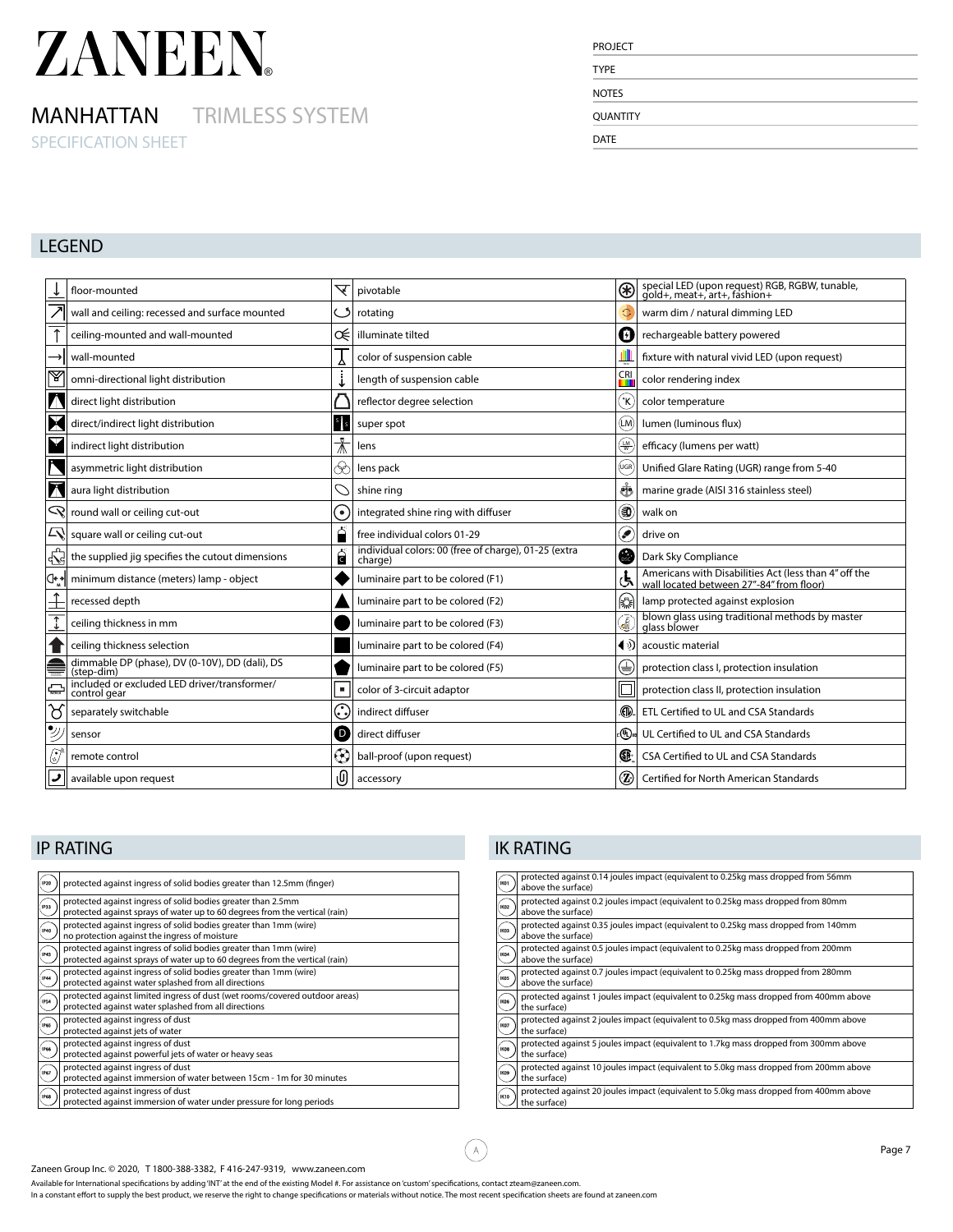### MANHATTAN TRIMLESS SYSTEM

SPECIFICATION SHEET

#### SYSTEM SUMMARY

#### System

Type Trimless (Non-IC type) Rated for Dry Locations Ceiling and Wall Mounted

Approval Status CSA Certified to CSA and UL Standards

Emission Refer to emission icon beside each light insert and symbol legend for descriptions

#### Profile

Measurement w 85mm (3 %6") x ht. 56mm (2 %6") Housing Anodized extruded aluminum profile up to 3010mm (118 <sup>15</sup>/16") long profiles are joined together with couplers to ensure uniform appearance and easy installation

#### Cutout

w 58mm (2 %6") x Profile Length + 5mm ( %6") Drywall Ceiling Thickness Adjustable wing nuts allow for differing drywall thickness Recessed Depth h 56mm (2  $\frac{3}{16}$ ") or h 81mm (3  $\frac{3}{16}$ ") minimum 75mm (2 %6")for when drywall is already installed

#### Electrical

#### Connections

Luminaries are pre-wired with a factory installed branch circuit wiring and quick-release connectors Through wiring is used to connect the luminaries

#### Power Feed

Located on profile at each electrical connection point. (one power compartment required per connection) 2 inches from one end of the fixture, on top of the profile

3 Wires - non-dimming or phase dimming

4 Wires - two circuits of non-dimming or phase dimming

5 Wires - 0-10V dimming or dali dimming

#### LED Driver

Driver must be remote with supplied enclosure Electronic Class 2 driver, Universal 120V/277V Non-Dimming Driver, Phase Dimming Driver, and 0-10V Dimming Driver (10-100%) Consult factory for driver cutsheet If a different driver is required, please specify

Emergency Inverter Compatible To be installed remotely, and provided by others It can be located up to 250m away from the fixture

Emergency circuit wiring is available upon request (Isolated track with dedicated driver used for emergency circuit will connect to emergency battery pack - supplied by others)

#### General

Features Can be cut every 150mm (5 %") to achieve customized fit with the smallest independent section being 6 LEDs (150mm) - Tridonic LED

Custom Requests and Additional Options Availability depends by insert, system, and configuration Must consult factory and allow up to 5 business days for an answer

Color temperature, RGB-W, tunable, light inserts with different outputs

Configuration Consult factory for patterns or custom designs Provide configuration drawings



\*Shop drawings provided upon receiving purchase order

#### Warranty

 $\bar{\mathsf{A}}$ 

ZANEEN provides a limited warranty from date of purchase to original purchaser

LED Inserts : 5 year tested for 50,000 hours at 70% lumen output (L70) LED Driver : 5 year Non-Electrical Components : 1 year

\*Check boxes to complete specification order and submit to quotes@zaneen.com to receive a formal BOM and a finalized model number

\*In a constant effort to supply the best product, we reserve the right to change specifications or materials without notice. The most recent specification sheets are found at zaneen.com

#### Zaneen Group Inc. © 2020, T 1800-388-3382, F 416-247-9319, www.zaneen.com

Available for International specifications by adding 'INT' at the end of the existing Model #. For assistance on 'custom' specifications, contact zteam@zaneen.com.

In a constant effort to supply the best product, we reserve the right to change specifications or materials without notice. The most recent specification sheets are found at zaneen.com

### PROJECT TYPE

**NOTES** 

**OUANTITY** 

DATE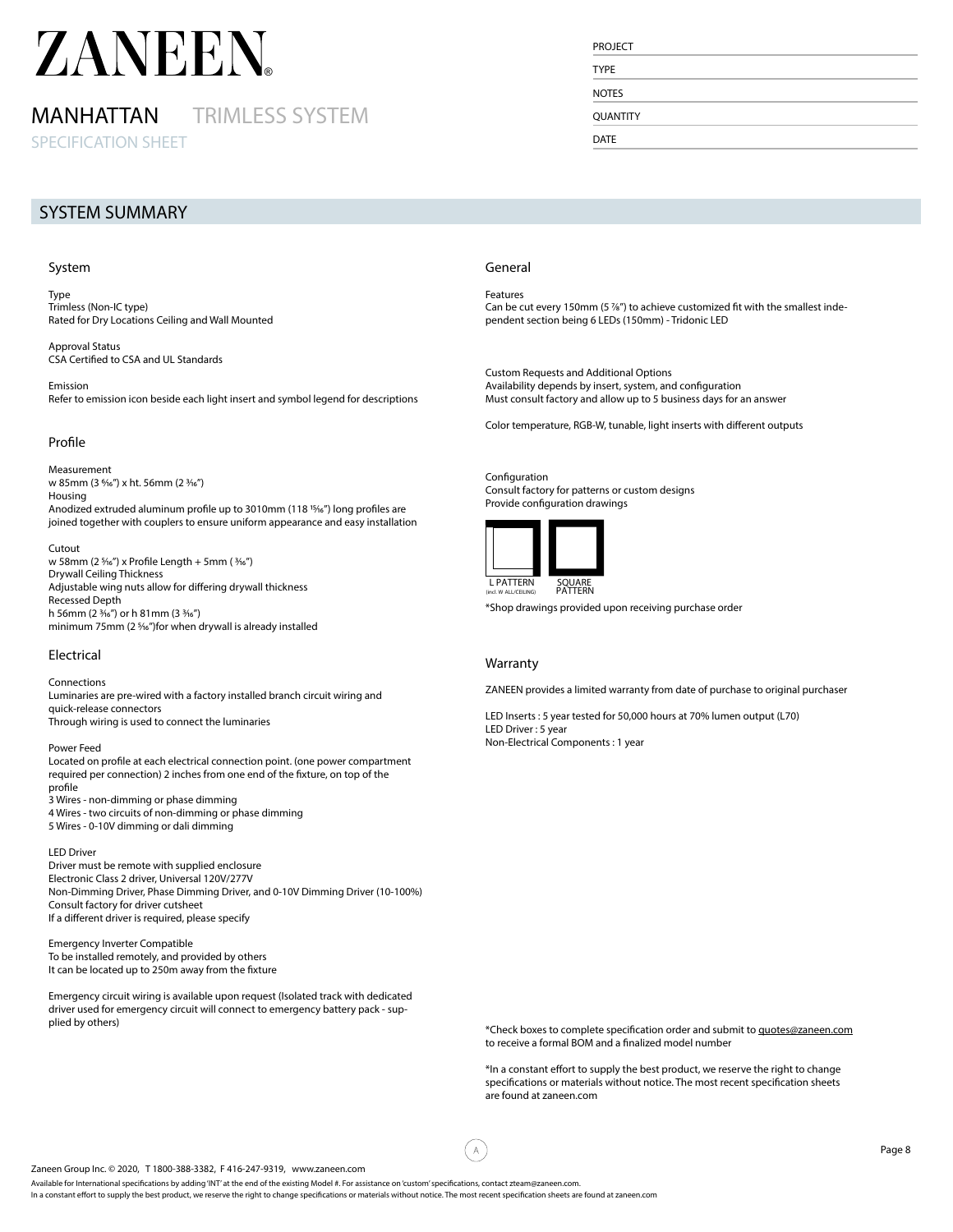### MANHATTAN TRIMLESS SYSTEM

SPECIFICATION SHEET

#### SYSTEM SUMMARY

#### Inserts

\*Delivered lumens is the maximum possible

#### Linears

Linear LED Roll Wattage: 6.9W / FT Lumen: 525lm / FT Color Temperature: 3000K / 4000K Length: 150mm (5 7/8") 6 LEDs

| <b>PROJECT</b>  |  |  |
|-----------------|--|--|
| <b>TYPE</b>     |  |  |
| <b>NOTES</b>    |  |  |
| <b>QUANTITY</b> |  |  |
| <b>DATE</b>     |  |  |

G)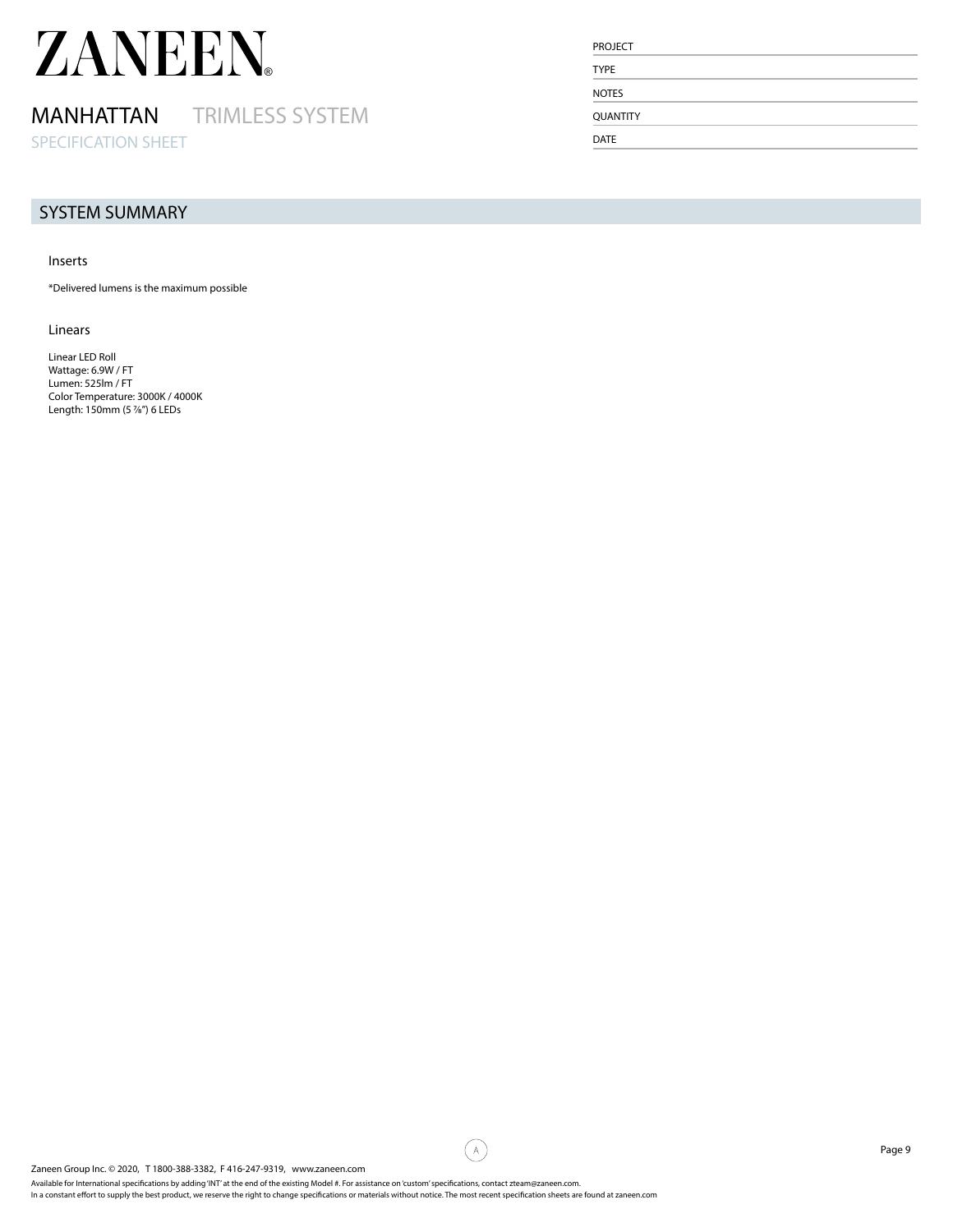MANHATTAN TRIMLESS SYSTEM SPECIFICATION SHEET

| <b>PROJECT</b>  |  |  |
|-----------------|--|--|
| <b>TYPE</b>     |  |  |
| <b>NOTES</b>    |  |  |
| <b>QUANTITY</b> |  |  |
| <b>DATE</b>     |  |  |

## WIRING DIAGRAMS

### ALL ZANEEN FIXTURES ARE MANUFACTURED TO NORTH AMERICAN ELECTRICAL STANDARDS

### Post Sales Support

HQ 1-800-388-3382 X 625 support@zaneen.com

#### IMPORTANT:

- Do NOT connect directly to line voltage
- There is a minimum and maximum load per driver (See fixture and driver specifications).
- Fixture MUST be connected to LED driver, prior to turning power on



#### PHASE/NON-DIMMING WIRING DIAGRAM

#### 0-10V DIMMING WIRING DIAGRAM



 $\bar{\mathsf{A}}$ 

Available for International specifications by adding 'INT' at the end of the existing Model #. For assistance on 'custom' specifications, contact zteam@zaneen.com.